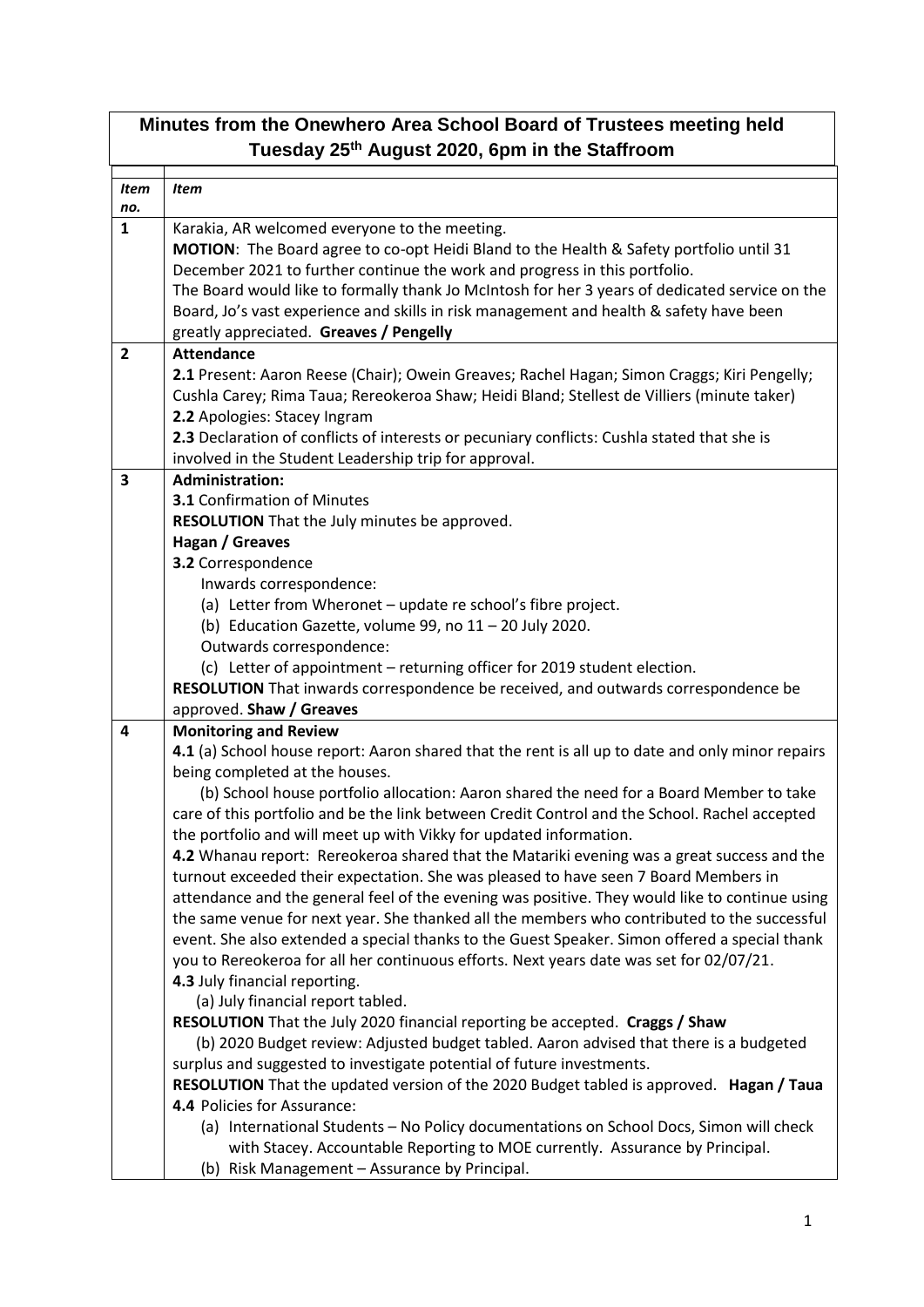|   | 4.5 Health & Safety Reporting.                                                                      |
|---|-----------------------------------------------------------------------------------------------------|
|   | (a) Health & Safety review - updated by Simon that a plan is in motion and the situation            |
|   | that caused injury to a staff member is much improved. It was highlighted by Heidi the need         |
|   | for staff to use the 365 Tablet to report. Kiri asked that it is advertised to staff the ability to |
|   | use Tablet in Office if they do not have the App on their private devices.                          |
|   | (b) Safe 365 Assessment - August 2020 shared by Heidi.                                              |
|   | (c) July Sick Bay & Injury Report read out by Heidi.                                                |
|   | RESOLUTION That the Health & Safety reporting be received. Hagan / Carey                            |
|   | 4.6 Overnight & potentially hazardous activities / trip proposals:                                  |
|   | (a) EOTC documents for YR 12 OEL - Dickies Flat from Kramer Ronaki, 9 to 11 September               |
|   | 2020. Risk Assessment was found to be completed and in good order.                                  |
|   | (b) EOTC documents for Year 7 / 8 camp (Port Waikato) from Fergus Lang, 16 & 17                     |
|   | September 2020. All paperwork was found to be completed and in good order.                          |
|   | (c) EOTC documents for Student Leader trip (Great Barrier) from Jess Cochrane, 28                   |
|   | September to 2 October 2020. Heidi does not have the paperwork at hand, she will                    |
|   | liaise with Simon to get a resolution to Jess. Therefore this trip was not approved at              |
|   | the meeting and will require email resolution/approval next week.                                   |
|   | RESOLUTION That the overnight trips detailed under (a) and (b) only be approved. Greaves /          |
|   | <b>Reese</b>                                                                                        |
|   | (d) PROPOSAL ONLY - Netball tour from Anke Van Dijk, 10 to 11 September 2020. Once                  |
|   | the information is with Heidi she will liaise with Aaron and get feedback out via email.            |
|   | 4.7 Action list from July meeting.                                                                  |
|   | (a) Simon assured that the Emergency Procedures have been updated in the Induction                  |
|   | booklet. The H&S calendar has been updated with the scheduled dates.                                |
|   | (b) One PPE / rain gear item has been acquired and the other one is scheduled.                      |
|   | (c) The Communication / update around the Local Curriculum was shared                               |
|   | (d) May meetings action list from Kiri will be checked and confirmed once active on<br>School Docs. |
|   | (e) February meeting's action point will be discussed by H&S and update the board.                  |
|   | (f) November meeting's action point was clarified in Principal's report of this meeting.            |
|   | (g) October meeting's action point has some development. The Registered teacher's                   |
|   | criteria include a development plan.                                                                |
|   | 4.8 General                                                                                         |
|   | (a) By-election to replace trustees - Aaron explained the ratio needed between elected              |
|   | and selected members. On $1st$ September the regulations change and the timeframe                   |
|   | for the election process move from 37 days to 63 days. This will cause the Mid term                 |
|   | election to overlap the By election and will cause great confusion to parents unless we             |
|   | proceed with the By election immediately.                                                           |
|   | (b) Confirmation of details for the By election:                                                    |
|   | Election date: 2 <sup>nd</sup> October                                                              |
|   | Taking Office: 9 <sup>th</sup> October                                                              |
|   | Appointment of returning officer: Stellest De Villiers                                              |
|   | Confirmation of number of trustees for this election: 2                                             |
|   | RESOLUTION to proceed with By election and accept the dates. Greaves / Bland                        |
| 5 | <b>Strategic decisions</b>                                                                          |
|   | 5.1 Policy for review:                                                                              |
|   | (a) Appointment Procedure - Review (Board only): This is covered by Employment Law                  |
|   | and Procedure. No changes were identified for this policy.                                          |
|   | 5.2 Property Committee:                                                                             |
|   | Concept plans have been accepted by the board and delegation to Property Committee to               |
|   | investigate installing turf on the senior court area as well as a structured cover. The             |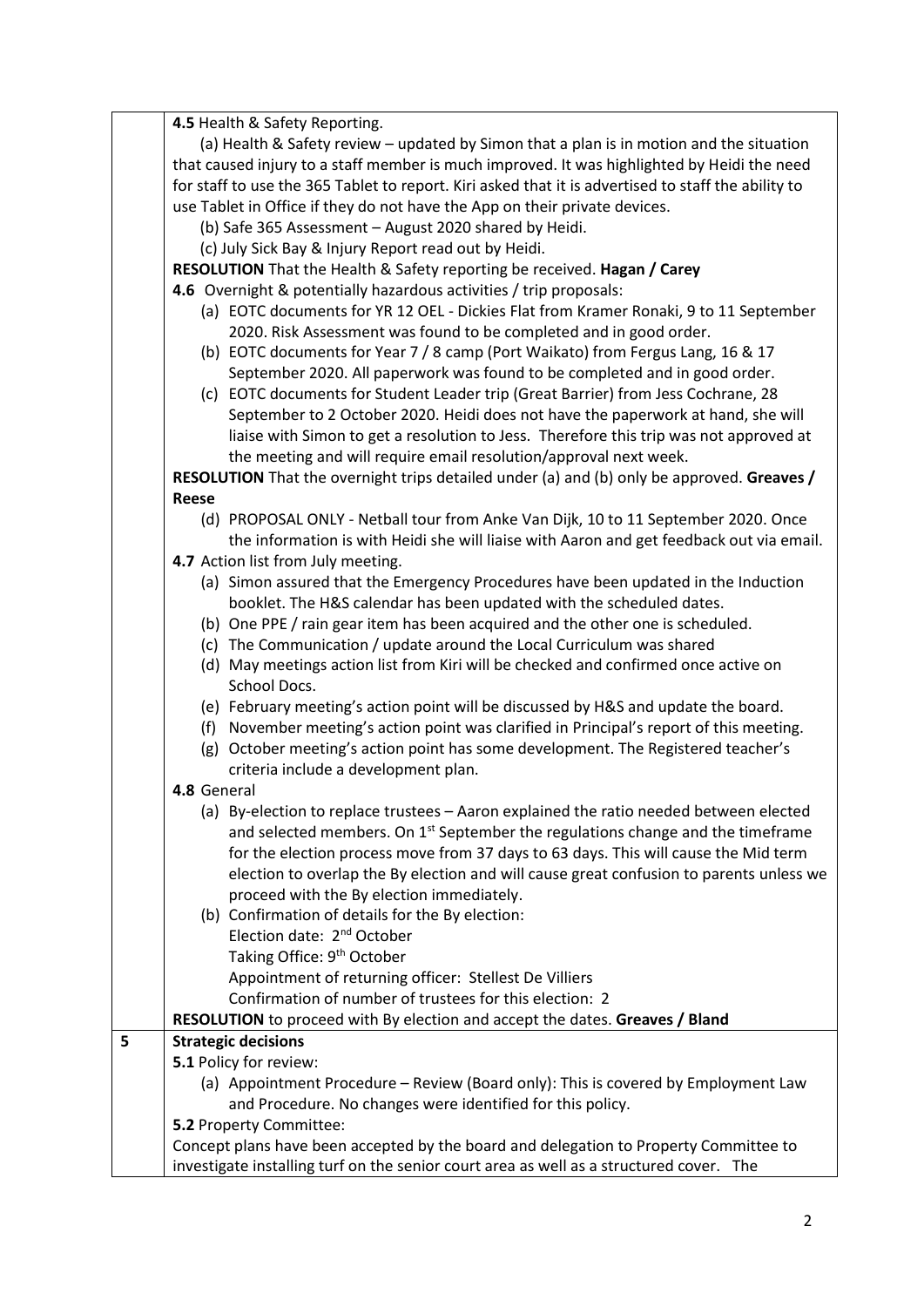|   | Community benefits are highlighted and School could potentially apply for Grant funding.                                                                                             |
|---|--------------------------------------------------------------------------------------------------------------------------------------------------------------------------------------|
|   | Additional note to also look into lights. Greaves / Reese                                                                                                                            |
| 6 | <b>Strategic discussions</b>                                                                                                                                                         |
|   | 6.1 Principal's report tabled and elaboration on the good feedback received on the DMIC                                                                                              |
|   | evening from the parents. The Link and Video also received great feedback.                                                                                                           |
|   | The peer student leadership program is getting good support.                                                                                                                         |
|   | We have 4 ex students working on a current Environmental project at school and it is great                                                                                           |
|   | seeing them so involved. They are doing a great job.                                                                                                                                 |
|   | The Draft Matrix will be confirmed and PB4L will be emailed / shared and discussed and                                                                                               |
|   | feedback sorted.                                                                                                                                                                     |
|   | The meeting asked Simon to add a key to explain the data for future reporting purposes.                                                                                              |
|   | 6.2 Student Achievement data: Some of the highlights include the number of students                                                                                                  |
|   | currently on track to receive merits and excellence. This is attributed to goal setting and 3Way                                                                                     |
|   | partnership. The Goals have been revisited and worked on amounting to students setting their                                                                                         |
|   | sights higher instead for just completing goals. Students are able to track achievements and                                                                                         |
|   | those with credits pending are in discussion with teachers. Regular Syndicate meetings to                                                                                            |
|   | establish who needs motivation or assistance.                                                                                                                                        |
|   | Board asked if Whaanau teacher could be in touch with students parents/whanau so that                                                                                                |
|   | family can also encourage meeting targets at home. It would be a great continuation on links                                                                                         |
|   | already established.                                                                                                                                                                 |
|   | The effort from Pam to guide the students contribute to the good results. A lot of hard work                                                                                         |
|   | has gone into the L1 cohort and planning is on track. Simon will investigate the not achieved                                                                                        |
|   | results for Year 11. Board is keen to keep the momentum going and it will also contribute to                                                                                         |
|   | consistency across the board for School.                                                                                                                                             |
|   | Curriculum levels were explained by Simon. Currently Teachers are targeting students who                                                                                             |
|   | need a boost and get interventions in place. Students who are 2 levels behind suggested                                                                                              |
|   | curriculum markers have individual plans in place. Simon explained the findings that during                                                                                          |
|   | Covid the writing achievements dropped and can possibly be linked due to less time spent on                                                                                          |
|   | writing. It is important to note that the writing sample used was a raw (un-edited) example.                                                                                         |
|   | Current concern on assessment for Year $7 -$ It was suggested that a bigger pool of writing                                                                                          |
|   | samples to be used for assessment, Rebecca and Simon to coordinate.                                                                                                                  |
|   | Looking at the next steps: Different approaches on how to encourage students; Key skills                                                                                             |
|   | identified that is needed to advance a level. Data is used to highlight and guide the process                                                                                        |
|   | and not to manipulate.                                                                                                                                                               |
|   | When a student is above the Curriculum levels for the teaching group, the 'Agency' program                                                                                           |
|   | gives them the opportunity to extend. The technology has given learning opportunities a great                                                                                        |
|   | boost, 'Education Perfect' is adjustable to an achievable level if needed for individual students.                                                                                   |
|   | 6.3 Academic reporting from school departments: The upcoming Management review will                                                                                                  |
|   | have this data. The Board is asking for Results & Focus areas. Simon will distribute a template                                                                                      |
|   | for all departments to correspond to the Board.                                                                                                                                      |
|   | Focus should be of all subjects using mid-year data. It is noted that Literacy and Numeracy L1                                                                                       |
|   | credits are reported annually.                                                                                                                                                       |
|   | The reasoning behind the Boards request is to open communication and invest in the subjects                                                                                          |
|   | needing a boost, Eg PD or Tools specific to the subjects / departments.                                                                                                              |
|   | 6.4 Life Skills Overview to 29 July 2020:                                                                                                                                            |
|   | Alan has been conducting these once every 6 days but felt it needed to change to one 1/2 day                                                                                         |
|   | and 2 additional full periods to keep it focused. Parents' feedback have reported the value this                                                                                     |
|   | program extends to their families.                                                                                                                                                   |
|   | The program will continue till the end of the year and dependent on the need can be<br>extended into next year for Years $7 - 10$ . The program is staff dependent and board will be |
|   |                                                                                                                                                                                      |